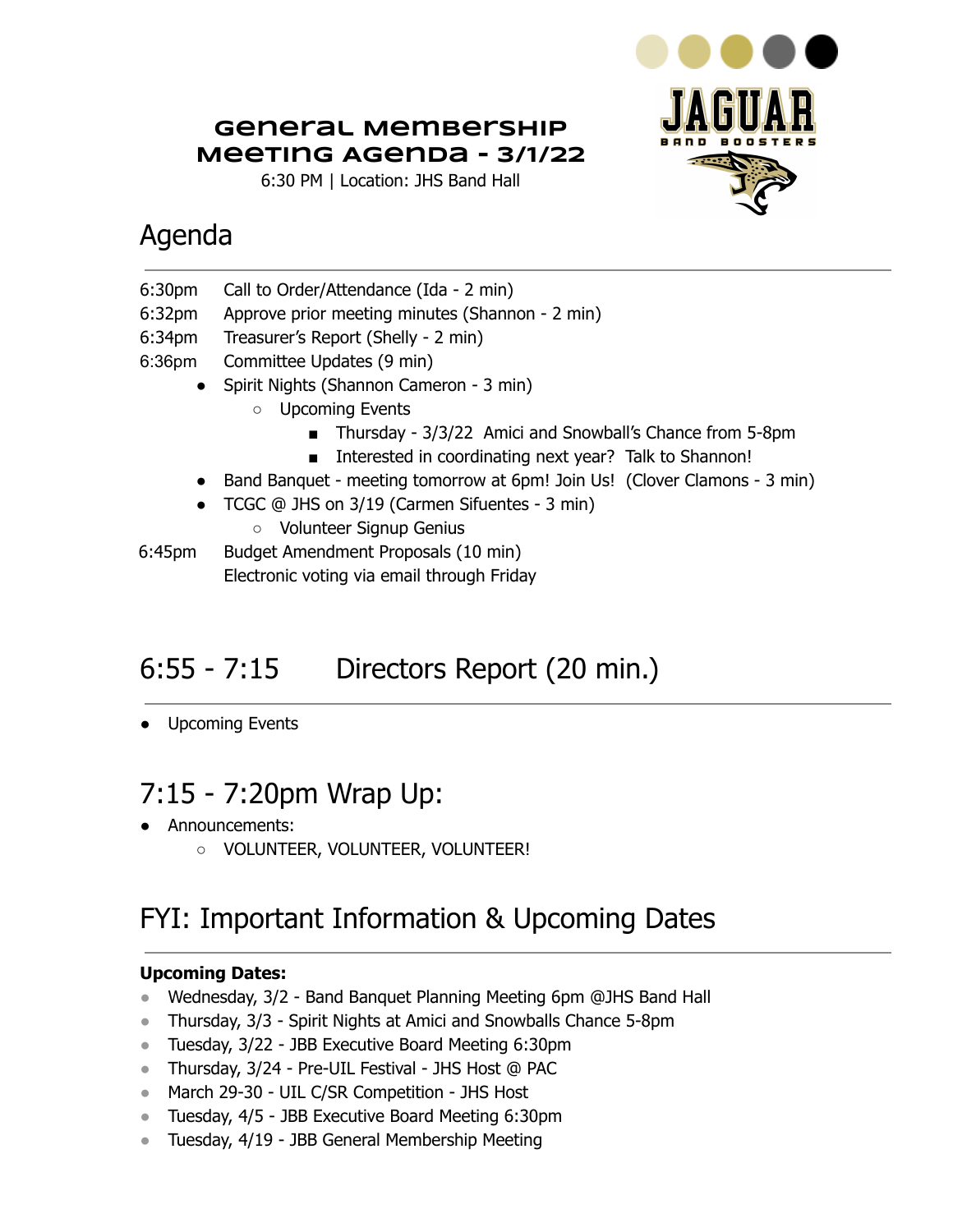### **Minutes**

- The meeting was called to order by President Ida [Musgrove](mailto:president@johnsonbands.com) at 6:38pm. This meeting was offered both in person and via Zoom link. Approximately 16 attendees were via Zoom with an additional 17 in person.
- Meeting minutes will be approved by the following members for this meeting: Wendy Cordero, Sam Andersen, and Joanne Jarrett.
- The treasurer's report was provided by Shelly Allen (absent) and presented by Ida Musgrove. We had a beginning balance on 1.1.22 of \$63,087.79. Our ending balance on 1.31.22 was \$56,400.80. Current balance on 3/1/22 is \$51,097.22.
- Spirit Nights were reviewed along with results of Mod Pizza in February (\$99.16) for a total earnings of \$1,496.83 this school year. Our next spirit night will be at Amici and Snowballs Chance on Thursday 3/3 from 5-8pm.
- Shannon is seeking a new spirit night coordinator for next year. Events are scheduled through the end of the school year and she will work with the new coordinator next year. This is a important role that can be easily accomplished remotely with little time. Contact Shannon [Cameron](mailto:secretary@johnsonbands.com) if interested at [secretary@johnsonbands.com](mailto:secretary@johnsonbands.com).
- Clover Clamons was unable to attend and Shannon reminded the group of our Band Banquet meeting to be held 3/2 (tomorrow) at 6pm. Come join us to help plan the final items of our event! All are welcome.
- Ida [Musgrove](mailto:president@johnsonbands.com) and Carmen Sifuentes reviewed the TCGC competition that our program will host at JHS on Sat. March 19. Volunteers are needed and sign up has been sent out and will be added to the website. We need the full bands support. Also discussed was the concession items needed from each section. We are still accepting donations. This event could be a huge fundraiser and we need the full bands support and volunteers to help! Please sign up. https://www.johnsonbands.com/volunteer
- 2 Budget Amendments were proposed to the membership:
	- Voting is electronic and all paid members (individual and family) received email with a link to vote.
	- Voting is open now and will close on Friday March 4 at 1:30pm.
	- Discussion of Budget Amendment #1 was provided and led by Ida Musgrove and Mr. Duffy.
	- Discussion of Budget Amendment #2 was provided and led by Shannon Cameron

## ■ Budget Amendment #1: **Varsity Color Guard WGI World Championship (April 2022)**

The Jaguar Band is truly #BIABaby! During our Marching Band season, our program made history winning the BOA Regional Competition in Midland and gaining national attention and our Color Guard is creating even more buzz with their success in another historic season. Our directors believe in the strength of this team and want to continue to build the Jaguar Band Program as a national brand (look out CTJ, we're coming for you!).

With this goal in mind, our Directors have decided to take our Varsity Color Guard to WGI World Championships in Dayton, OH in April. To aid in this venture, the band boosters would like to offer financial support for this endeavor. Our proposal for membership consideration is below: